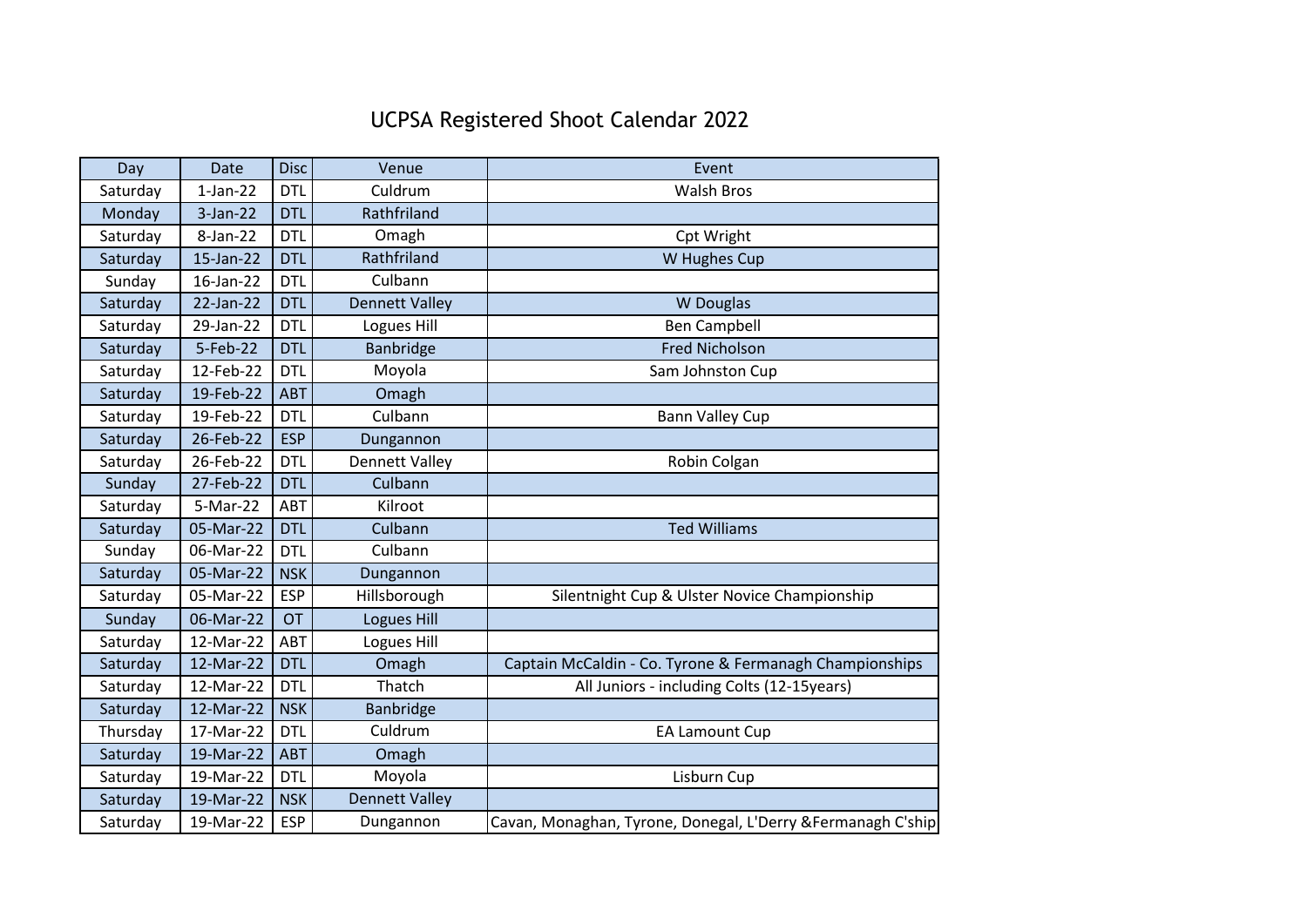| Saturday | 26-Mar-22  | ABT        | Dungannon              |                                                       |
|----------|------------|------------|------------------------|-------------------------------------------------------|
| Saturday | 26-Mar-22  | <b>DTL</b> | Banbridge              | Compulsory S/V/SV/L/J                                 |
| Saturday | 26-Mar-22  | <b>FSP</b> | Hillsborough           | 50 Team Selection                                     |
| Saturday | 26-Mar-22  | <b>NSK</b> | Route                  | Co. Antrim Championship                               |
| Sunday   | 27-Mar-22  | <b>OT</b>  | Logues Hill            |                                                       |
| Saturday | $2-Apr-22$ | ABT        | Logues Hill            | Co. Armagh Championship                               |
| Saturday | $2-Apr-22$ | <b>DTL</b> | Culbann                | <b>Inter Club</b>                                     |
| Sunday   | 3-Apr-22   | <b>DTL</b> | Culbann                |                                                       |
| Saturday | $2-Apr-22$ | <b>NSK</b> | Mulroy                 |                                                       |
| Saturday | $2-Apr-22$ | <b>FSP</b> | Dungannon              | 75 Team Selection                                     |
| Saturday | 9-Apr-22   | <b>DTL</b> | Culdrum                | Co.Antrim & Ulster Novice                             |
| Saturday | 9-Apr-22   | <b>NSK</b> | Dungannon              | Co.Cavan & Monaghan C'ships - 100 Skeet Doubles After |
| Saturday | 9-Apr-22   | <b>OT</b>  | <b>Thatch CPC</b>      |                                                       |
| Saturday | 9-Apr-22   | <b>ESP</b> | Banbridge              | Inter Counties Championship                           |
| Saturday | 16-Apr-22  | <b>ABT</b> | Kilroot                | Ulster Novice & Co. Down Championships                |
| Saturday | 16-Apr-22  | <b>DTL</b> | Rathfriland            | Joe Cairn Cup                                         |
| Saturday | 16-Apr-22  | <b>NSK</b> | Banbridge              | Co. Down Championship                                 |
| Saturday | 16-Apr-22  | <b>OT</b>  | Logues Hill            |                                                       |
| Saturday | 16-Apr-22  | <b>FSP</b> | Carrydarragh (FW)      | 100 - Ulster Open Championship                        |
| Sunday   | 17-Apr-22  | <b>DTL</b> | Culbann                |                                                       |
| Monday   | 18-Apr-22  | <b>ABT</b> | Omagh                  | <b>Senator Windows</b>                                |
| Monday   | 18-Apr-22  | <b>DTL</b> | Banbridge              | Club Cup & J Robert Junior Cup                        |
| Tuesday  | 19-Apr-22  | <b>ABT</b> | Omagh                  | <b>Senator Windows</b>                                |
| Tuesday  | 19-Apr-22  | <b>DTL</b> | Rathfriland            | S Campbell & Single Barrell                           |
| Tuesday  | 19-Apr-22  | <b>DTL</b> | Thatch                 | All Juniors - including Colts (12-15years)            |
| Saturday | 23-Apr-22  | <b>DTL</b> | Culdrum                | Inter Counties Compulsory Juniors Only                |
| Saturday | 23-Apr-22  | <b>ESP</b> | Slievemenagh Hill (FW) | <b>Heatmac Cup</b>                                    |
| Saturday | 23-Apr-22  | <b>NSK</b> | <b>Dennett Valley</b>  | Co. Fermanagh Championship                            |
| Saturday | 23-Apr-22  | <b>OS</b>  | Dungannon              | Co. Armagh, Fermangh & Tyrone Championships           |
| Sunday   | 24-Apr-22  | <b>DTL</b> | Logues Hill            |                                                       |
| Friday   | 29-Apr-22  | <b>DTL</b> | <b>Dennett Valley</b>  | Entries 4-7                                           |
| Saturday | 30-Apr-22  | ABT        | Dungannon              | Annaloiste Cup                                        |
| Saturday | 30-Apr-22  | <b>DTL</b> | <b>Dennett Valley</b>  | Compulsory S/V/SV/L only Co.Lononderry & Co.Donegal   |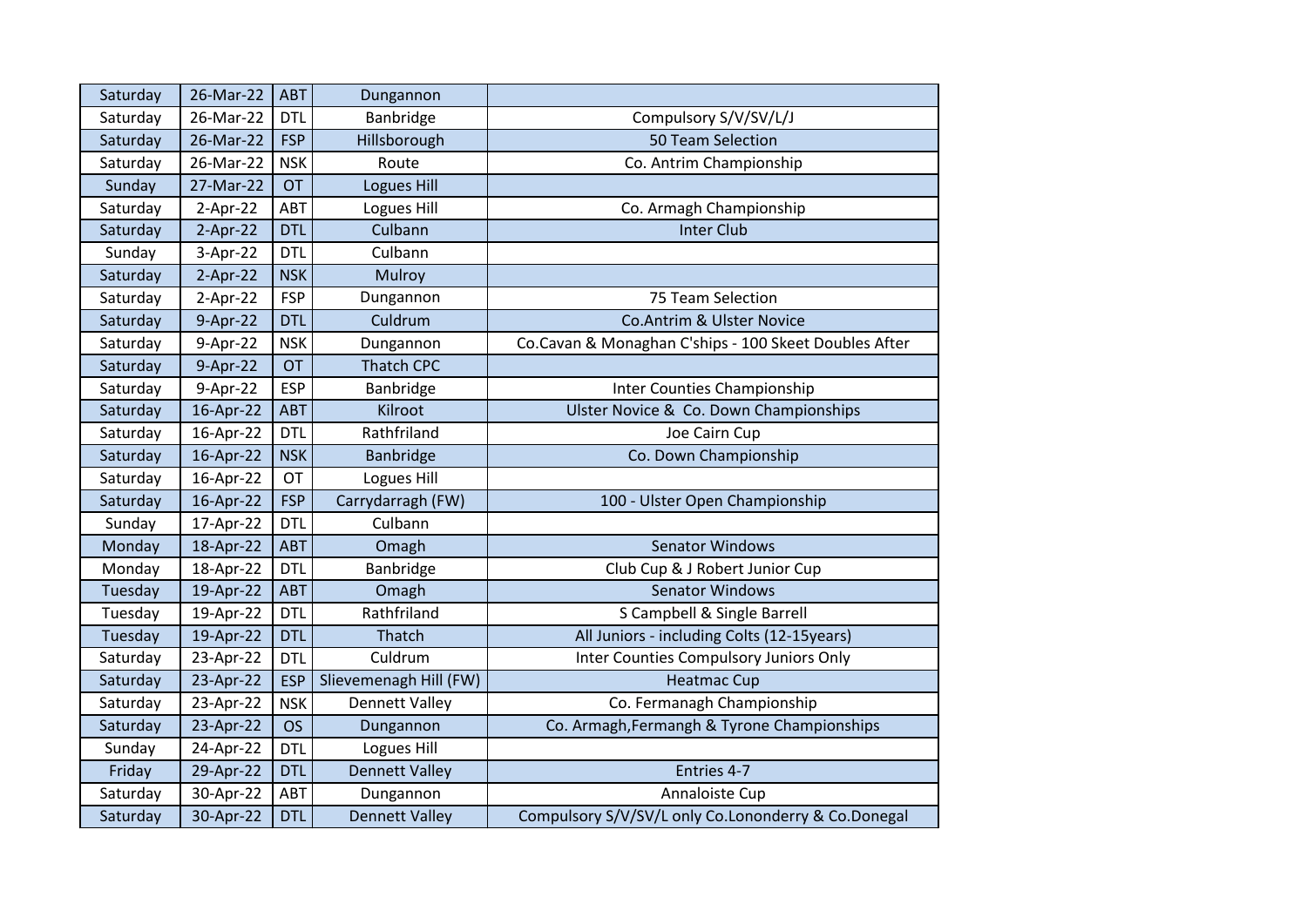| Saturday | 30-Apr-22   | <b>DTL</b> | Thatch                | All Juniors - including Colts (12-15years)                  |
|----------|-------------|------------|-----------------------|-------------------------------------------------------------|
| Saturday | 30-Apr-22   | <b>NSK</b> | Route                 |                                                             |
| Saturday | 30-Apr-22   | <b>OS</b>  | Route                 |                                                             |
| Saturday | 30-Apr-22   | <b>OT</b>  | <b>Thatch CPC</b>     |                                                             |
| Saturday | 30-Apr-22   | <b>ESP</b> | Hillsborough          | S.A.B.S. Handicap Cup - & Co. Antrim C'ships                |
| Monday   | $2-May-22$  | <b>DTL</b> | Moyola                |                                                             |
| Monday   | $2-May-22$  | ABT        | Omagh                 |                                                             |
| Saturday | 7-May-22    | <b>ABT</b> | Kilroot               | <b>Hoy Cup</b>                                              |
| Saturday | 7-May-22    | <b>DTL</b> | Omagh                 | UGP Kenny Irvine 125                                        |
| Sunday   | 8-May-22    | <b>DTL</b> | Culbann               |                                                             |
| Saturday | $7-May-22$  | <b>NSK</b> | Mulroy                | 100 Registered - 100 Skeet Doubles After                    |
| Saturday | $7-May-22$  | <b>OS</b>  | Mulroy                |                                                             |
| Saturday | $7-May-22$  | OT         | Logues Hill           |                                                             |
| Saturday | $7-May-22$  | <b>FSP</b> | Dungannon             | 50 Team Selection & Ulster Novice Championship              |
| Thursday | 12-May-22   | <b>FSP</b> | <b>Signes France</b>  | 55th European FITASC Championships                          |
| Friday   | 13-May-22   | <b>NSK</b> | Dungannon             | Skeet Doubles Ulster Open C'ship - Entries Open 11.30 - 4pm |
| Saturday | 14-May-22   | ABT        | Logues Hill           | Co. Fermanagh Championship                                  |
| Saturday | 14-May-22   | <b>DTL</b> | Banbridge             | Compulsory S/V/SV/L/J                                       |
| Saturday | 14-May-22   | <b>NSK</b> | Banbridge             | <b>Ulster Open Championship</b>                             |
| Sunday   | 15-May-22   | <b>FSP</b> | <b>Signes France</b>  | 55th European FITASC Championships                          |
| Saturday | 21-May-22   | ABT        | Kilroot               | L Heron Cup                                                 |
| Saturday | $21-May-22$ | <b>DTL</b> | <b>Logues Hill</b>    | Co.Armagh, Co.Monaghan & Co.Cavan                           |
| Sunday   | 22-May-22   | <b>DTL</b> | Culbann               |                                                             |
| Saturday | 21-May-22   | <b>NSK</b> | <b>Dennett Valley</b> | Co. Londonderry Championship                                |
| Saturday | 21-May-22   | <b>OS</b>  | Thatch                | Co. Down                                                    |
| Saturday | 21-May-22   | OT         | Thatch                | County Badges - Antrim, L'donderry & Donegal                |
| Saturday | 21-May-22   | <b>ESP</b> | Dungannon             | Catwil Cup                                                  |
| Saturday | 28-May-22   | <b>ABT</b> | Dungannon             | Co. Tyrone & L'Derry Championships                          |
| Saturday | 28-May-22   | <b>DTL</b> | Culdrum               |                                                             |
| Saturday | 28-May-22   | <b>NSK</b> | Route                 | Ulster Novice C'ship - 100 Skeet Doubles After              |
| Saturday | 28-May-22   | <b>OS</b>  | Route                 | North West Grand Prix 125 for top 6 MCS                     |
| Saturday | 28-May-22   | <b>OT</b>  | <b>Logues Hill</b>    |                                                             |
| Saturday | 28-May-22   | <b>ESP</b> | Banbridge             | Barclay Bingham Cup & Co. Armagh Championship               |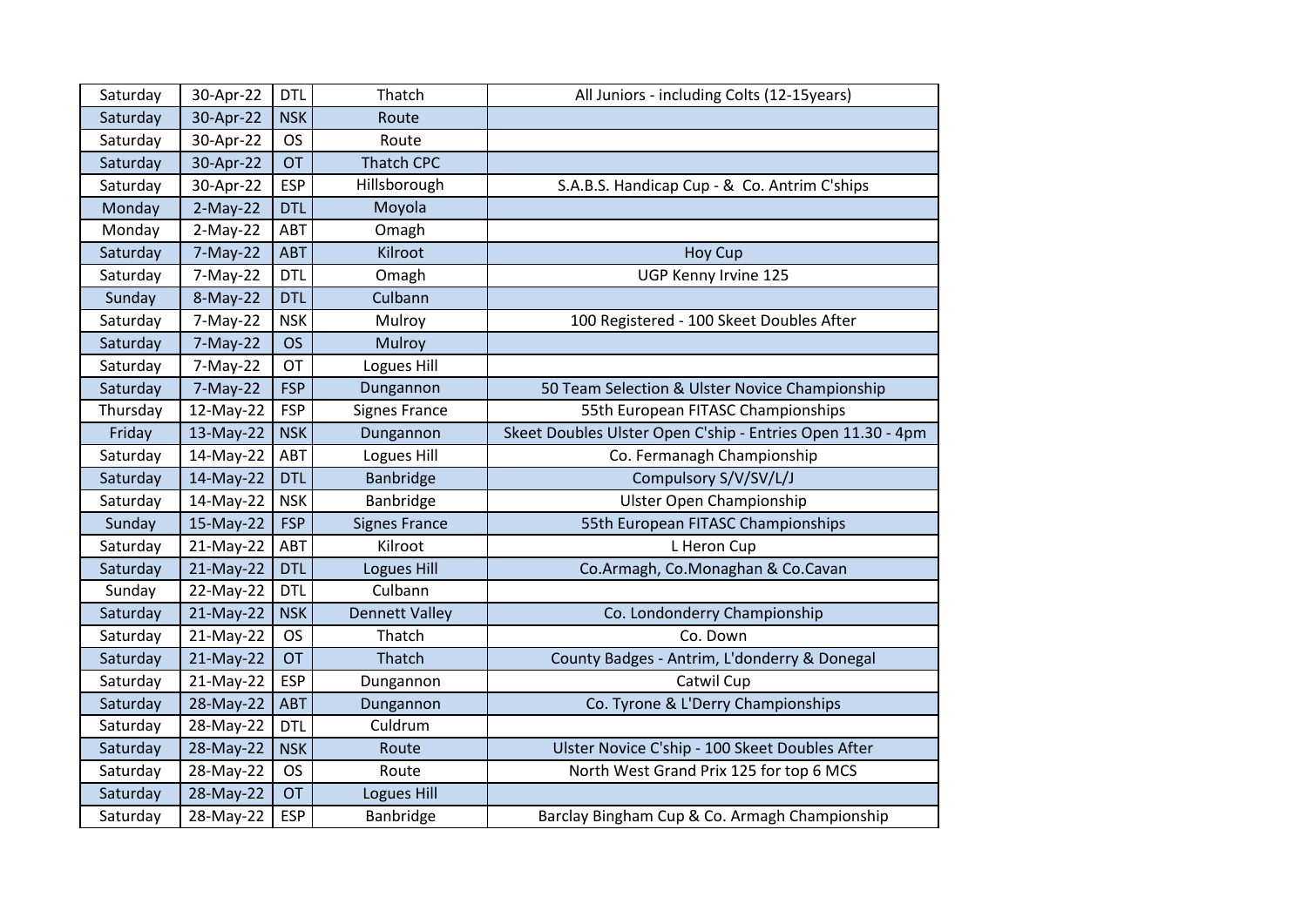| Friday   | $3-Jun-22$  | <b>DTL</b> | Culdrum               |                                                               |
|----------|-------------|------------|-----------------------|---------------------------------------------------------------|
| Saturday | 4-Jun-22    | ABT        | Dungannon             | <b>Gerry McClorrey Cup</b>                                    |
| Saturday | $4$ -Jun-22 | <b>DTL</b> | Logues Hill           | Compulsory S/V/SV/L/J                                         |
| Saturday | 4-Jun-22    | <b>NSK</b> | Mulroy                | Co. Donegal Championship                                      |
| Saturday | $4$ -Jun-22 | <b>OS</b>  | Mulroy                | Hepworth Cup 125 for top 6 MCS                                |
| Saturday | $4$ -Jun-22 | <b>ESP</b> | Culbann               | <b>Ulster Open Championship</b>                               |
| Friday   | 10-Jun-22   | <b>DTL</b> | Rathfriland           | Entries 1-7pm                                                 |
| Saturday | 11-Jun-22   | ABT        | Omagh                 | Co.Antrim Championship                                        |
| Saturday | 11-Jun-22   | <b>DTL</b> | Rathfriland           | Co.Down                                                       |
| Saturday | 11-Jun-22   | <b>DTL</b> | Thatch                | All Juniors - including Colts (12-15years)                    |
| Sunday   | 12-Jun-22   | <b>DTL</b> | Culbann               |                                                               |
| Saturday | 11-Jun-22   | <b>NSK</b> | Dungannon             | Co. Tyrone Championship                                       |
| Saturday | 11-Jun-22   | <b>FSP</b> | Hillsborough          | 50 Team Selection                                             |
| Saturday | 11-Jun-21   | OT         | Logues Hill           | County Badges - Down, Armagh, Tyrone, Cavan & Monaghan        |
| Sunday   | 12-Jun-22   | <b>ABT</b> | <b>Logues Hill</b>    |                                                               |
| Thursday | 16-Jun-22   | <b>DTL</b> | Moyola                | Colts Only (12-15) Entries 6-630pm                            |
| Friday   | 17-Jun-22   | <b>DTL</b> | Moyola                | Entries 4-7pm                                                 |
| Saturday | 18-Jun-22   | ABT        | Kilroot               | Rathbana Cup                                                  |
| Saturday | 18-Jun-22   | <b>DTL</b> | Moyola                | <b>Ulster Open Championship</b>                               |
| Saturday | 18-Jun-22   | <b>NSK</b> | Banbridge             | Co. Armagh Championship                                       |
| Saturday | 18-Jun-22   | <b>OT</b>  | <b>Thatch CPC</b>     |                                                               |
| Saturday | 18-Jun-22   | <b>ESP</b> | Derryboye (FW)        | Ulster Grand Prix & Co. Down Championship                     |
| Thursday | 23-Jun-22   | <b>DTL</b> | Moyola                | Colts Only (12-15) Entries 6-630pm                            |
| Friday   | 24-Jun-22   | <b>DTL</b> | Omagh                 | Entries 4-7pm                                                 |
| Saturday | 25-Jun-22   | <b>ABT</b> | Omagh                 |                                                               |
| Saturday | 25-Jun-22   | <b>DTL</b> | Banbridge             | C'pulsory S/V/SV/L/J Mary Watson Team cut off for HI & Worlds |
| Saturday | 25-Jun-22   | <b>NSK</b> | <b>Dennett Valley</b> | 100 NSK - 100 Skeet Doubles After                             |
| Saturday | 25-Jun-22   | OT         | Logues Hill           | 125 Ulster Open Championship                                  |
| Saturday | 25-Jun-22   | <b>ESP</b> | Dungannon             | <b>Castle Finance</b>                                         |
| Saturday | 02-Jul-22   | <b>DTL</b> | Banbridge             | <b>Captains Day</b>                                           |
| Saturday | 02-Jul-22   | <b>NSK</b> | Route                 | <b>Tommy Hall Memorial</b>                                    |
| Saturday | 02-Jul-22   | ABT        | Dungannon             | Melvin Simpson Cup                                            |
| Saturday | 02-Jul-22   | <b>OT</b>  | <b>Logues Hill</b>    | <b>Balfour Windows Cup</b>                                    |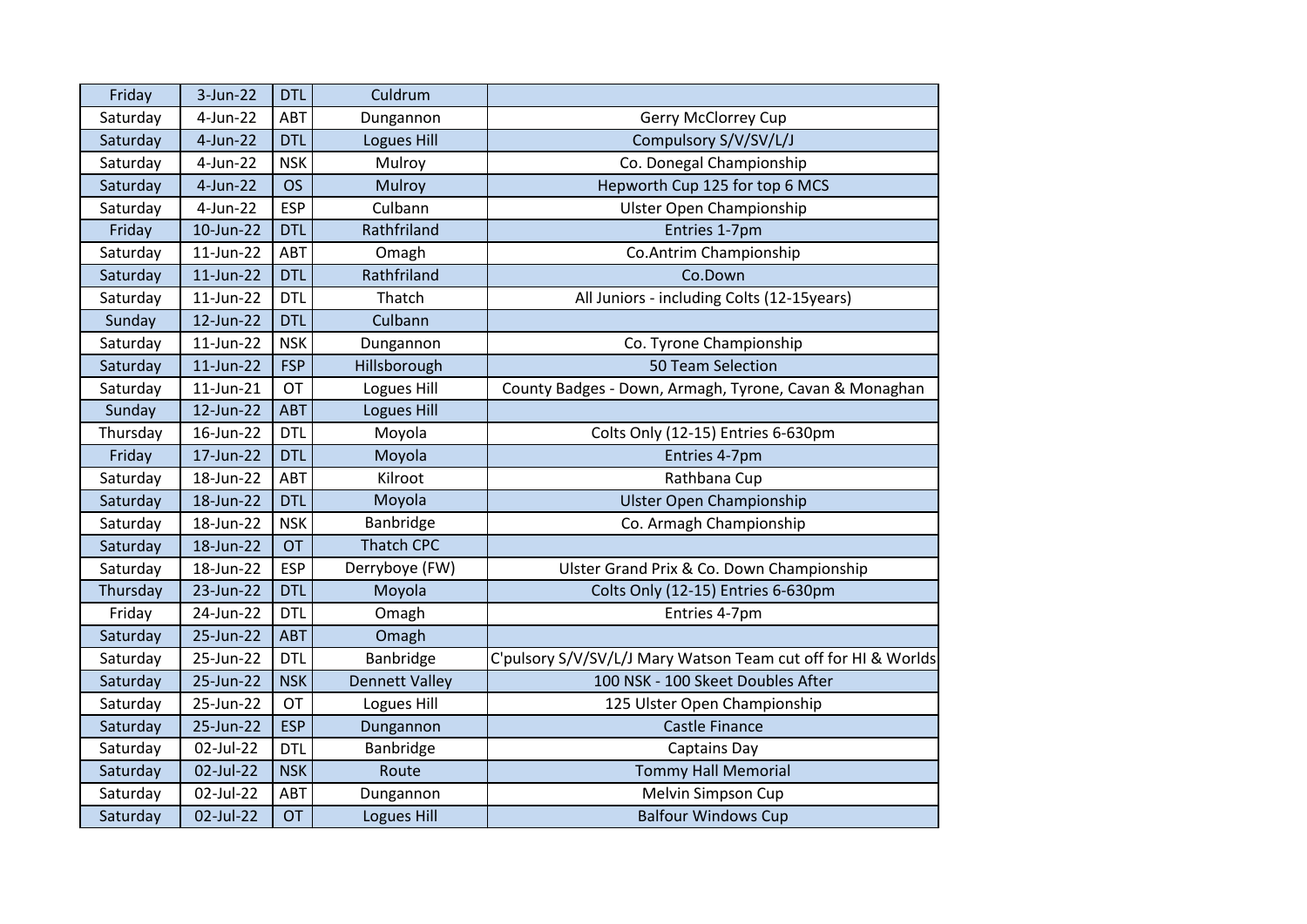| Saturday  | 9-Jul-22     | ABT        | Kilroot                | W McNally                               |
|-----------|--------------|------------|------------------------|-----------------------------------------|
| Saturday  | $9$ -Jul-22  | <b>FSP</b> | Banbridge              | 50 Team Selection                       |
| Saturday  | 9-Jul-22     | <b>NSK</b> | Dungannon              |                                         |
| Saturday  | 9-Jul-22     | <b>OS</b>  | Thatch                 | <b>Ulster Grand Prix for top 6 MCS</b>  |
| Saturday  | 9-Jul-22     | <b>OT</b>  | Thatch CPC             |                                         |
| Thursday  | 14-Jul-22    | <b>FSP</b> | Orvieto Italy          | 44th World FITASC Championships         |
| Wednesday | 13-Jul-22    | <b>DTL</b> | Banbridge              | <b>European Championships</b>           |
| Thursday  | 14-Jul-22    | <b>DTL</b> | Banbridge              | <b>European Championships</b>           |
| Friday    | 15-Jul-22    | <b>DTL</b> | Banbridge              | Home International                      |
| Saturday  | 16-Jul-22    | <b>ABT</b> | Omagh                  |                                         |
| Saturday  | 16-Jul-22    | <b>DTL</b> | Banbridge              | <b>British Open</b>                     |
| Saturday  | 16-Jul-22    | <b>NSK</b> | Mulroy                 | <b>Ulster Grand Prix</b>                |
| Saturday  | 16-Jul-22    | <b>OS</b>  | Mulroy                 | Co. Londonderry & Donegal Championships |
| Saturday  | $16$ -Jul-22 | <b>STR</b> | Slievemenagh Hill (FW) | Ulster Open Sportrap Championship       |
| Sunday    | 17-Jul-22    | <b>OT</b>  | Logues Hill            |                                         |
| Sunday    | 17-Jul-22    | <b>FSP</b> | Orvieto Italy          | 44th World FITASC Championships         |
| Saturday  | 23-Jul-22    | <b>OS</b>  | Dungannon              | Ulster Open 125 for top 6 MCS           |
| Saturday  | 23-Jul-22    | <b>NSK</b> | Banbridge              | 100 NSK - 100 Skeet Doubles After       |
| Saturday  | 23-Jul-22    | <b>OT</b>  | Logues Hill            | 125 Ulster Grand Prix                   |
| Saturday  | 23-Jul-22    | <b>FSP</b> | Hillsborough           | S.A.B.S. Veterans Cup                   |
| Sunday    | 24-Jul-22    | ABT        | Logues Hill            |                                         |
| Friday    | 29-Jul-22    | <b>ABT</b> | Kilroot                | Entries Open 3-6pm                      |
| Saturday  | 30-Jul-22    | ABT        | Kilroot                | <b>Ulster Open Championship</b>         |
| Saturday  | 30-Jul-22    | <b>NSK</b> | <b>Dennett Valley</b>  | Team Captain Selection - North V South  |
| Saturday  | 30-Jul-22    | <b>OS</b>  | Route                  | Co. Antrim C'ship & Team Cut Off        |
| Saturday  | 30-Jul-22    | <b>OT</b>  | Thatch                 | <b>Team Cut Off</b>                     |
| Saturday  | 30-Jul-22    | <b>ESP</b> | Dungannon              | Team Cut Off                            |
| Saturday  | 6-Aug-22     | ABT        | Omagh                  | Car Care Cup                            |
| Saturday  | 06-Aug-22    | <b>NSK</b> | Route                  | Team Cut Off                            |
| Saturday  | 06-Aug-22    | <b>FSP</b> | Dungannon              | 75 Ulster Grand Prix - Team Cut Off     |
| Friday    | 12-Aug-22    | ABT        | Dungannon              |                                         |
| Saturday  | 13-Aug-22    | <b>ABT</b> | Dungannon              | <b>Ulster Grand Prix</b>                |
| Saturday  | 13-Aug-22    | <b>NSK</b> | Mulroy                 | Non Reg Team Day                        |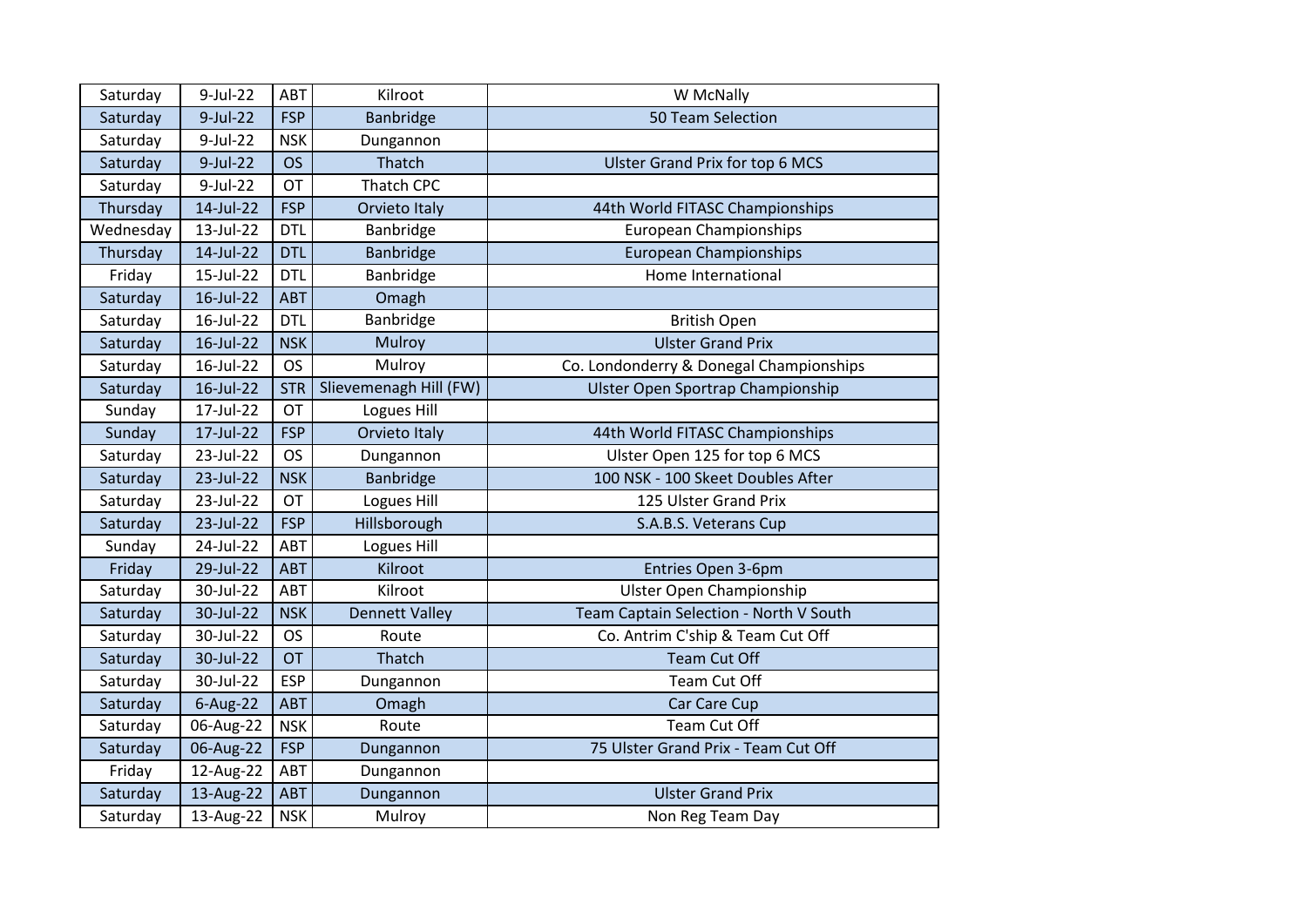| Saturday | 13-Aug-22 | <b>OS</b>  | Ireland               | Home International                  |
|----------|-----------|------------|-----------------------|-------------------------------------|
| Saturday | 20-Aug-22 | ABT        | Kilroot               | Eric Haydon Cup - Team Cut Off      |
| Saturday | 20-Aug-22 | <b>NSK</b> | Dungannon             | Non Reg Team Day                    |
| Friday   | 26-Aug-22 | <b>NSK</b> | Scotland              | Home International                  |
| Saturday | 27-Aug-22 | <b>ABT</b> | <b>TBC</b>            | <b>Fund Raiser</b>                  |
| Saturday | 27-Aug-22 | <b>NSK</b> | Scotland              | Home International                  |
| Saturday | 3-Sep-22  | <b>ABT</b> | Ireland               | Home International                  |
| Saturday | 3-Sep-22  | <b>DTL</b> | Culdrum               |                                     |
| Saturday | 3-Sep-22  | <b>NSK</b> | Banbridge             |                                     |
| Saturday | 3-Sep-22  | <b>ESP</b> | Dungannon             | $100^{\circ}$                       |
| Saturday | 10-Sep-22 | <b>DTL</b> | <b>Logues Hill</b>    |                                     |
| Saturday | 10-Sep-22 | <b>NSK</b> | <b>Dennett Valley</b> |                                     |
| Saturday | 10-Sep-22 | <b>OS</b>  | Route                 |                                     |
| Saturday | 10-Sep-22 | UT         | Thatch CPC            | Mary Peters Cup - Ulster Grand Prix |
| Saturday | 10-Sep-22 | <b>ESP</b> | Jersey                | Sporting Home International         |
| Saturday | 17-Sep-22 | <b>DTL</b> | Moyola                |                                     |
| Saturday | 17-Sep-22 | <b>NSK</b> | Route                 | Dessie McQuilcan Memorial           |
| Sunday   | 18-Sep-22 | OT         | Logues Hill           |                                     |
| Saturday | 24-Sep-22 | <b>DTL</b> | Culbann               | <b>Bann Valley Shield</b>           |
| Saturday | 24-Sep-22 | <b>NSK</b> | Mulroy                |                                     |
| Saturday | 24-Sep-22 | <b>FSP</b> | Wales                 | <b>FITASC Home International</b>    |
| Saturday | 24-Sep-22 | <b>ESP</b> | Dungannon             |                                     |
| Saturday | 1-Oct-22  | <b>ABT</b> | Omagh                 |                                     |
| Saturday | 1-Oct-22  | <b>DTL</b> | Rathfriland           | Noel Carson Cup                     |
| Saturday | 1-Oct-22  | <b>NSK</b> | Banbridge             |                                     |
| Saturday | 8-Oct-22  | <b>DTL</b> | Omagh                 |                                     |
| Saturday | 8-Oct-22  | <b>NSK</b> | Dungannon             |                                     |
| Saturday | 8-Oct-22  | OT         | <b>Thatch CPC</b>     | <b>Ulster Novice Championship</b>   |
| Saturday | 15-Oct-22 | <b>ABT</b> | Kilroot               |                                     |
| Saturday | 15-Oct-22 | <b>DTL</b> | Banbridge             | <b>Ballyvea Cup</b>                 |
| Saturday | 15-Oct-22 | <b>NSK</b> | <b>Dennett Valley</b> |                                     |
| Sunday   | 16-Oct-22 | OT         | Logues Hill           |                                     |
| Saturday | 22-Oct-22 | <b>DTL</b> | Culbann               |                                     |